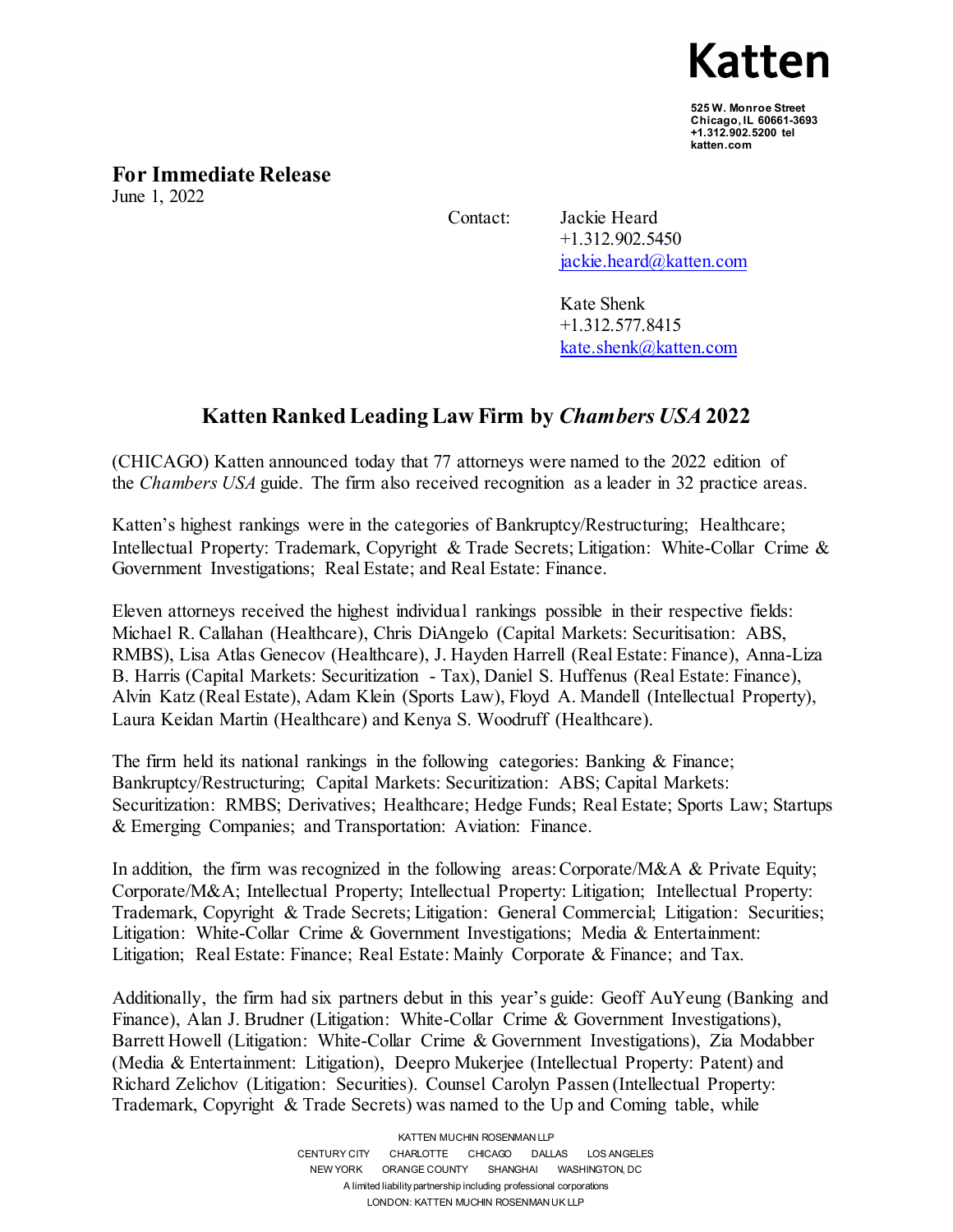## Katten

Page 2

associates Vinny Baumann (Real Estate) and Fabiola Valenzuela (Startups & Emerging Companies) were selected for the Associates to Watch list.

The Katten attorneys individually recognized are:

- Banking & Finance Geoff AuYeung, Michael A. Jacobson, Derek F. Ladgenski, Glen Lim, Scott E. Lyons, Neil G. Shelton, Stuart P. Shulruff, Jennifer I. Wolfe
- Bankruptcy/Restructuring Craig A. Barbarosh, William B. Freeman, Peter P. Knight, John E. Mitchell, Steven J. Reisman, Peter A. Siddiqui
- Capital Markets: Securitization Chris DiAngelo (ABS; RMBS), Stephen B. Esko (CMBS), Anna-Liza B. Harris (Tax), Howard Schickler (ABS), Joseph P. Topolski (ABS)
- Corporate/M&A Mark R. Grossmann (Private Equity), Kimberly T. Smith (Private Equity), Mark S. Solomon, Walter S. Weinberg (Private Equity)
- Derivatives and Derivatives: Mainly Regulatory Gary DeWaal, Kevin M. Foley, Carl E. Kennedy
- Environment: Litigation Nancy J. Rich
- Financial Services Regulation: Consumer Finance (Litigation) Stuart M. Richter
- Healthcare Michelle Apodaca, Michael R. Callahan, W. Kenneth Davis, Jr., Lisa Atlas Genecov, D. Louis Glaser, Laura Keidan Martin, Joseph V. Willey, Kenya S. Woodruff
- Hedge Funds Henry Bregstein, Allison C. Yacker
- Intellectual Property: Patent Deepro Mukerjee
- Intellectual Property: Trademark, Copyright & Trade Secrets Kristin J. Achterhof, Floyd A. Mandell, Carolyn Passen
- Litigation: Securities Michael J. Diver, Bruce G. Vanyo, Richard Zelichov
- Litigation: White-Collar Crime & Government Investigations Alan J. Brudner, Daniel J. Collins, Brandon McCarthy, Barrett Howell, Scott Resnik, Gil M. Soffer, Sheldon T. Zenner